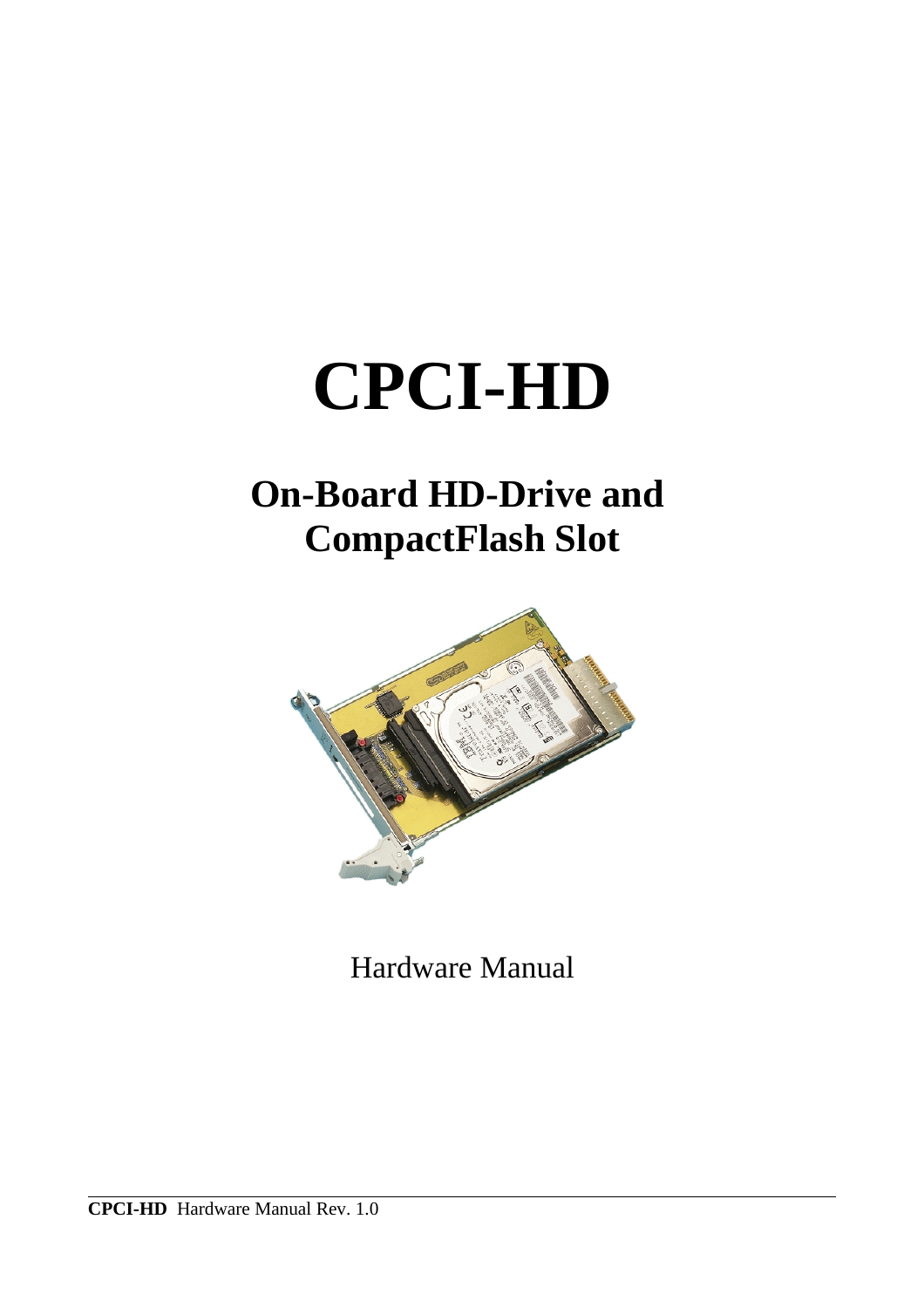| <b>Document file:</b> | I:\texte\Doku\MANUALS\CPCI\HD\Englisch\CPCI-HD_10.en9 |  |
|-----------------------|-------------------------------------------------------|--|
| Date of print:        | 20.01.2003                                            |  |

| $\mathbf{p} \cap \mathbf{R}$<br>$\sim$<br>$\Gamma$ D $\Gamma$<br>version:<br>$\Delta V$<br>л. |  |
|-----------------------------------------------------------------------------------------------|--|
|-----------------------------------------------------------------------------------------------|--|

#### **Changes in the chapters**

The changes in the user's manual listed below affect changes in the **hardware**, as well as changes in the **description** of the facts only.

| Chapter                  | Changes versus previous version |
|--------------------------|---------------------------------|
| $\overline{\phantom{a}}$ | First version                   |
| $\overline{\phantom{0}}$ |                                 |

Further technical changes are subject to change without notice.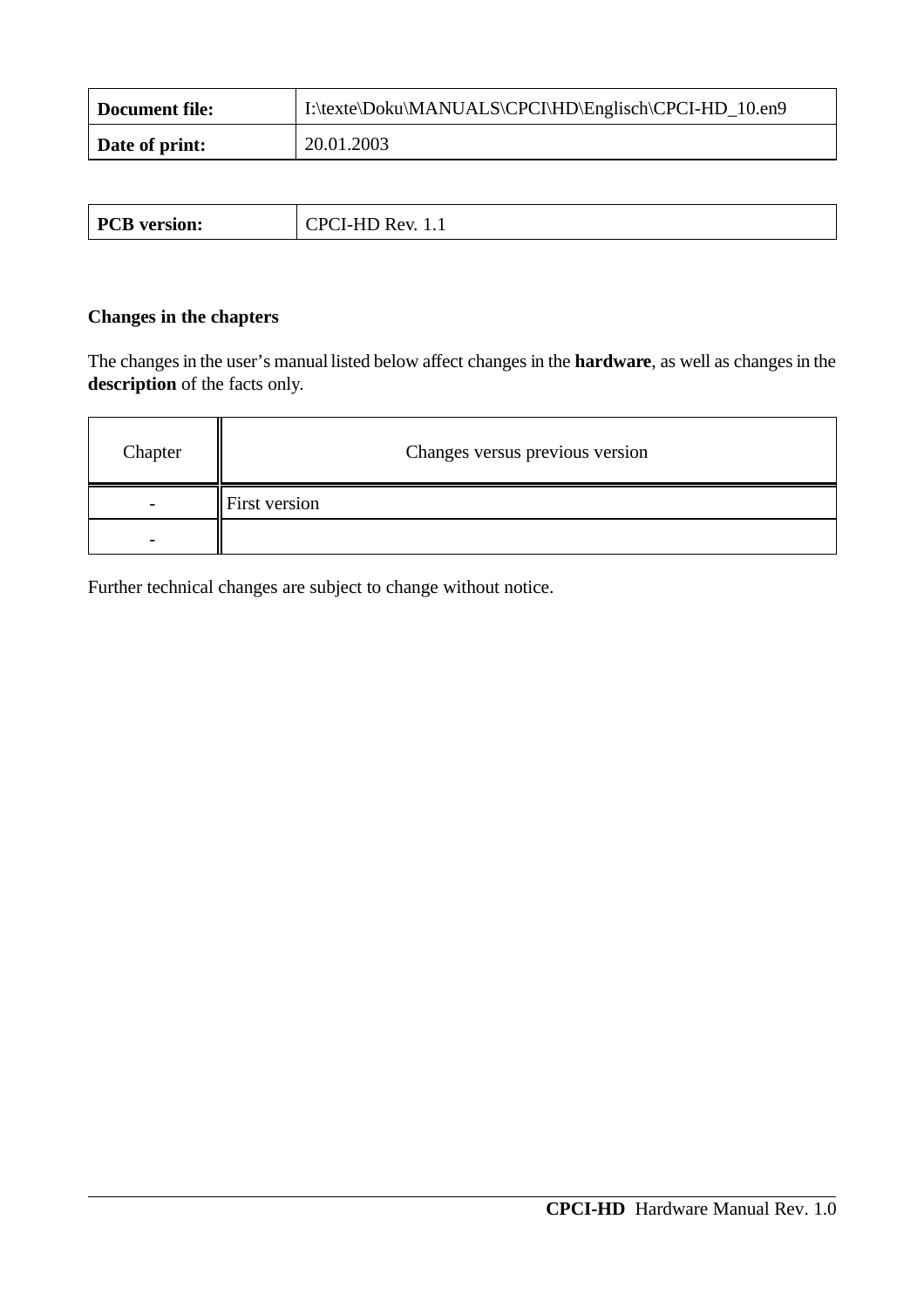#### N O T E

The information in this document has been carefully checked and is believed to be entirely reliable. **esd** makes no warranty of any kind with regard to the material in this document, and assumes no responsibility for any errors that may appear in this document. **esd** reserves the right to make changes without notice to this, or any of its products, to improve reliability, performance or design.

**esd** assumes no responsibility for the use of any circuitry other than circuitry which is part of a product of **esd** gmbh.

esd does not convey to the purchaser of the product described herein any license under the patent rights of **esd** gmbh nor the rights of others.

#### **esd electronic system design gmbh** Vahrenwalder Str. 207 30165 Hannover **Germany**

| $+49-511-37298-0$        |
|--------------------------|
| $+49-511-37298-68$       |
| info@esd-electronics.com |
| www.esd-electronics.com  |
|                          |

#### **USA / Canada** esd PMB 292 20423 State Road 7 #F6 Boca Raton, Florida 33498-6797 **USA**

| Phone:  | $+1 - 800 - 732 - 8006$   |
|---------|---------------------------|
| Fax:    | $+1-800-732-8093$         |
| E-mail: | sales@esd-electronics.com |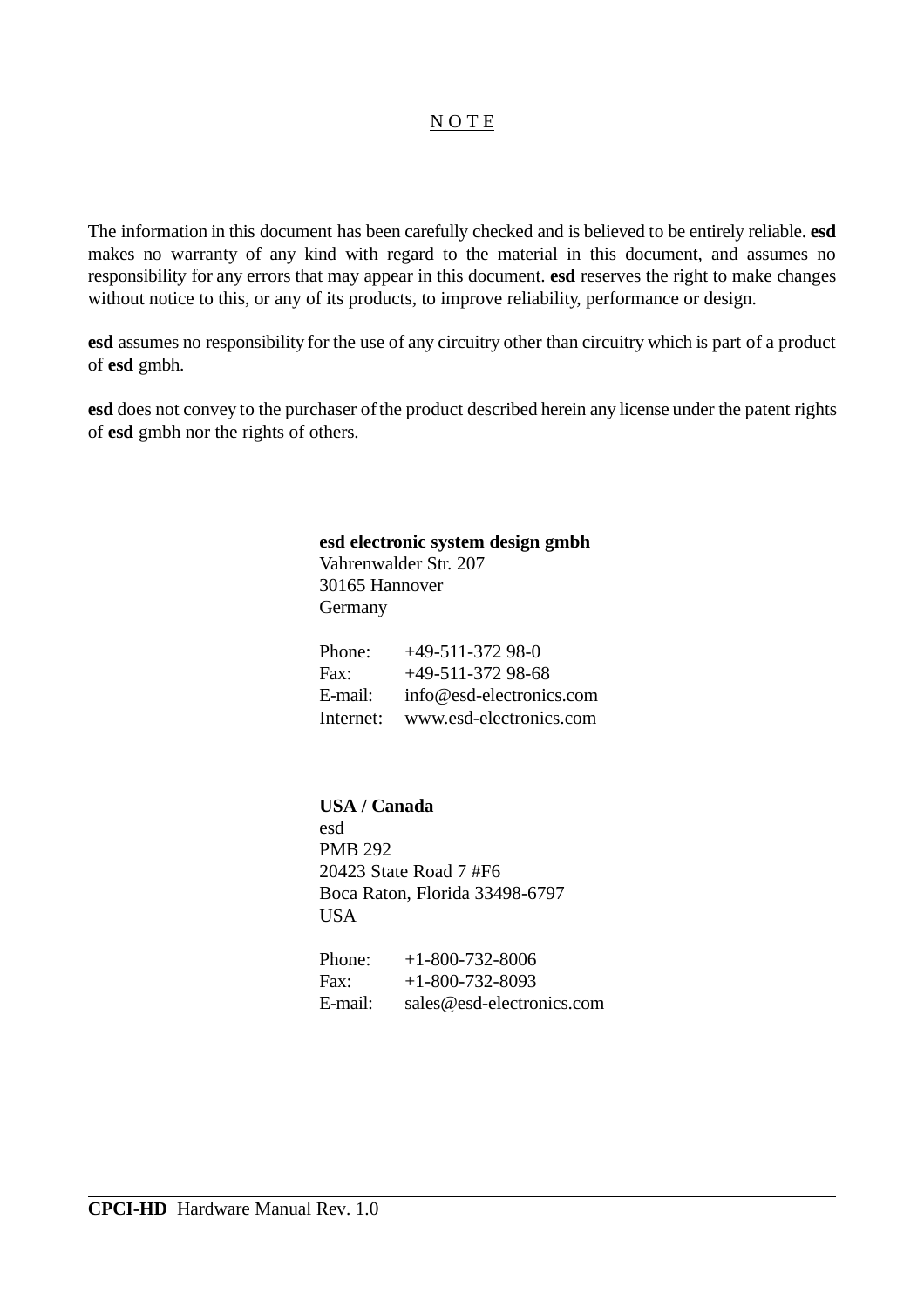## **Content**

| 3.1 LEDs in the Front Panel $\dots \dots \dots \dots \dots \dots \dots \dots \dots \dots \dots \dots \dots \dots \dots \dots \dots$ |
|-------------------------------------------------------------------------------------------------------------------------------------|
|                                                                                                                                     |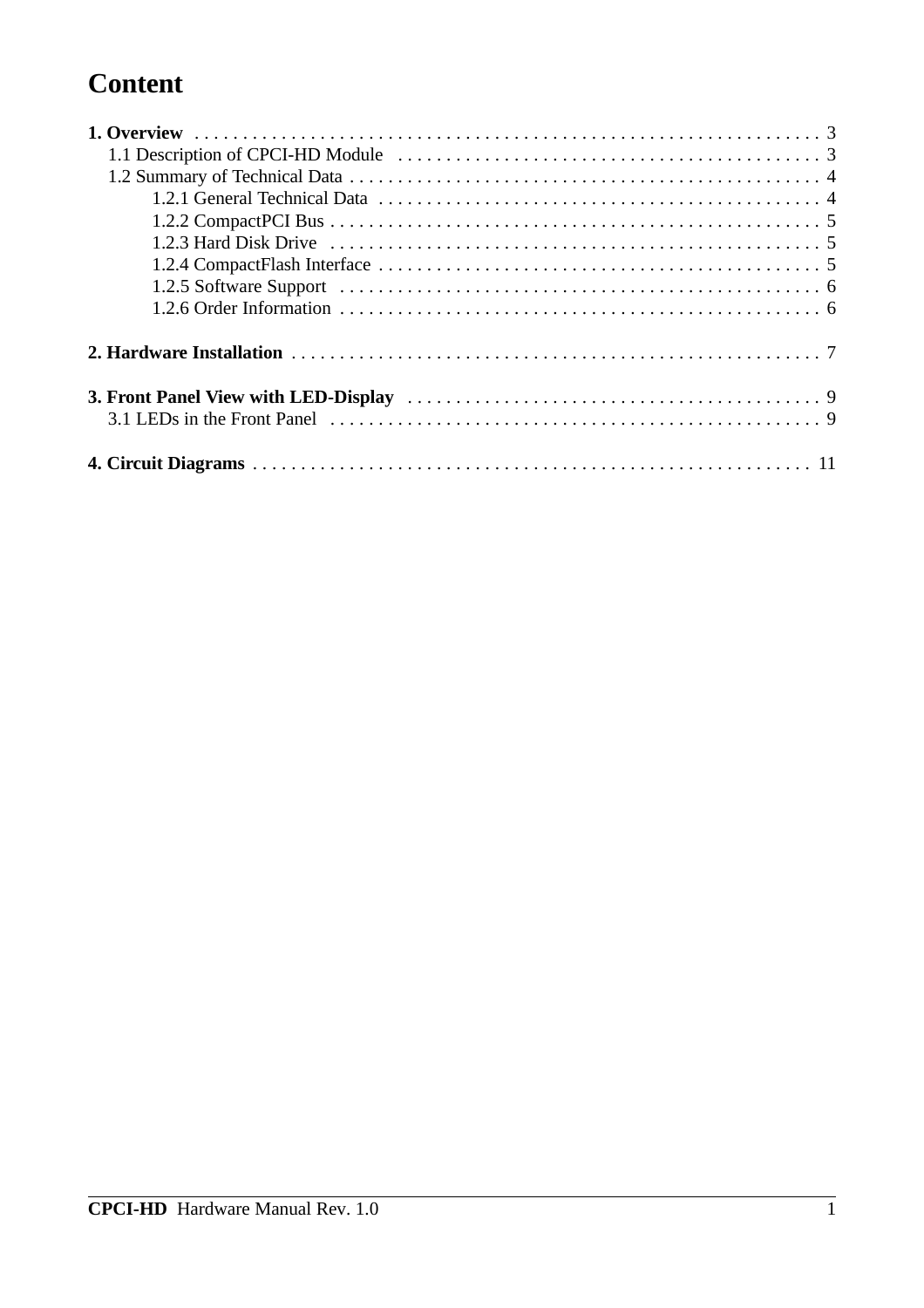This page is intentionally left blank.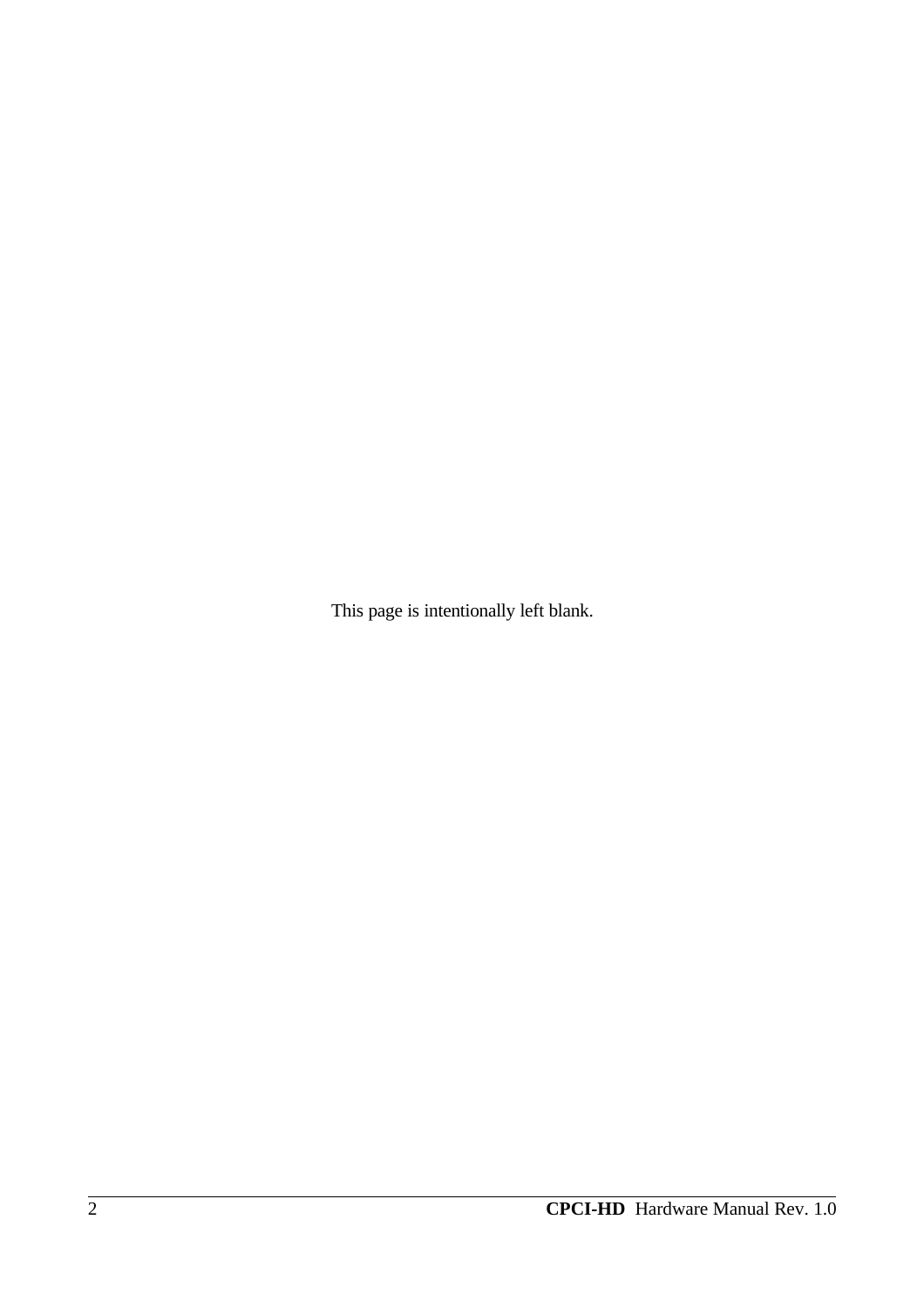

## **1. Overview**

#### **1.1 Description of CPCI-HD Module**



**Fig. 1.1:** Block-circuit diagram of the CPCI-HD module

The CPCI-HD is a CompactPCI board in Euro format and offers an on-board hard disk drive and a CompactFlash card interface.

The CPCI-HD module is equipped with a HPT370A IDE-drive controller which supports two IDEchannels. One channel is used to control the local HD-drive and the other channel is used to control the CompactFlash slot.

The CompactFlash slot is in the front panel. The CompactFlash card is accessed in 'True IDE'-mode.

The board is also available without HD-drive. Up to two IDE-devices can then be connected via a 44 pole ribbon cable.

LEDs in the front panel show the status of the board.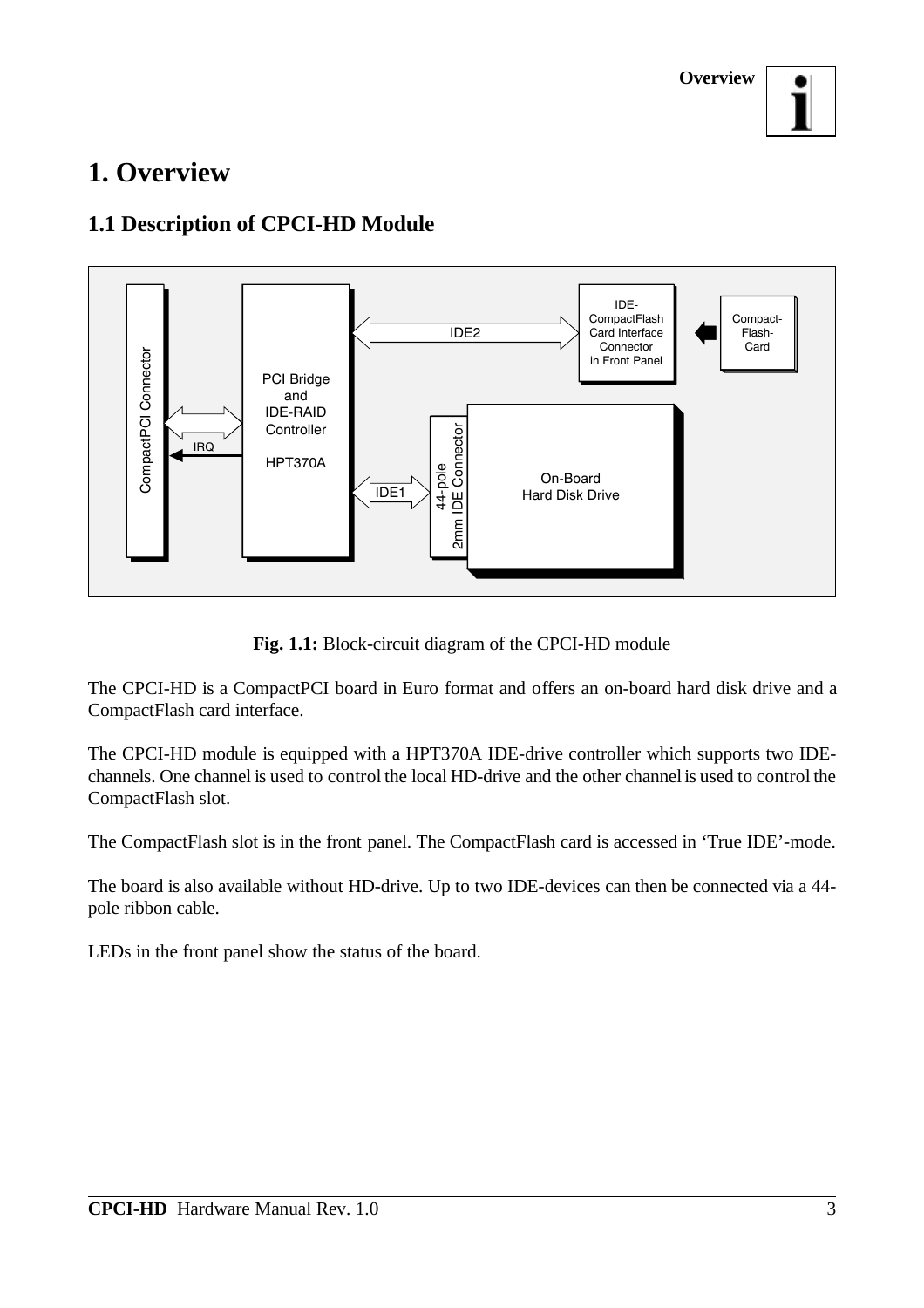## **1.2 Summary of Technical Data**

#### **1.2.1 General Technical Data**

| Ambient temperature | $050$ °C                                                                                                                                                                                                                          |
|---------------------|-----------------------------------------------------------------------------------------------------------------------------------------------------------------------------------------------------------------------------------|
| Humidity            | $max. 90 %$ , non-condensing                                                                                                                                                                                                      |
| Power supply        | via CompactPCI-bus,<br>nominal voltage:<br>5 V,<br>3.3V                                                                                                                                                                           |
| Connectors          | X31<br>$(44$ -pin IDE-connector) -<br>HD-drive connector, 2 mm pitch<br>(50-pin CompactFlash board connector, AMP-C-<br>X40<br>FLASH) - CompactFlash card slot<br>$X100$ (132-pin post connector) -<br>CompactPCI-board connector |
| <b>Dimensions</b>   | $100$ mm x $160$ mm                                                                                                                                                                                                               |
| Weight              | 250 g                                                                                                                                                                                                                             |

**Table 1.1:** General technical data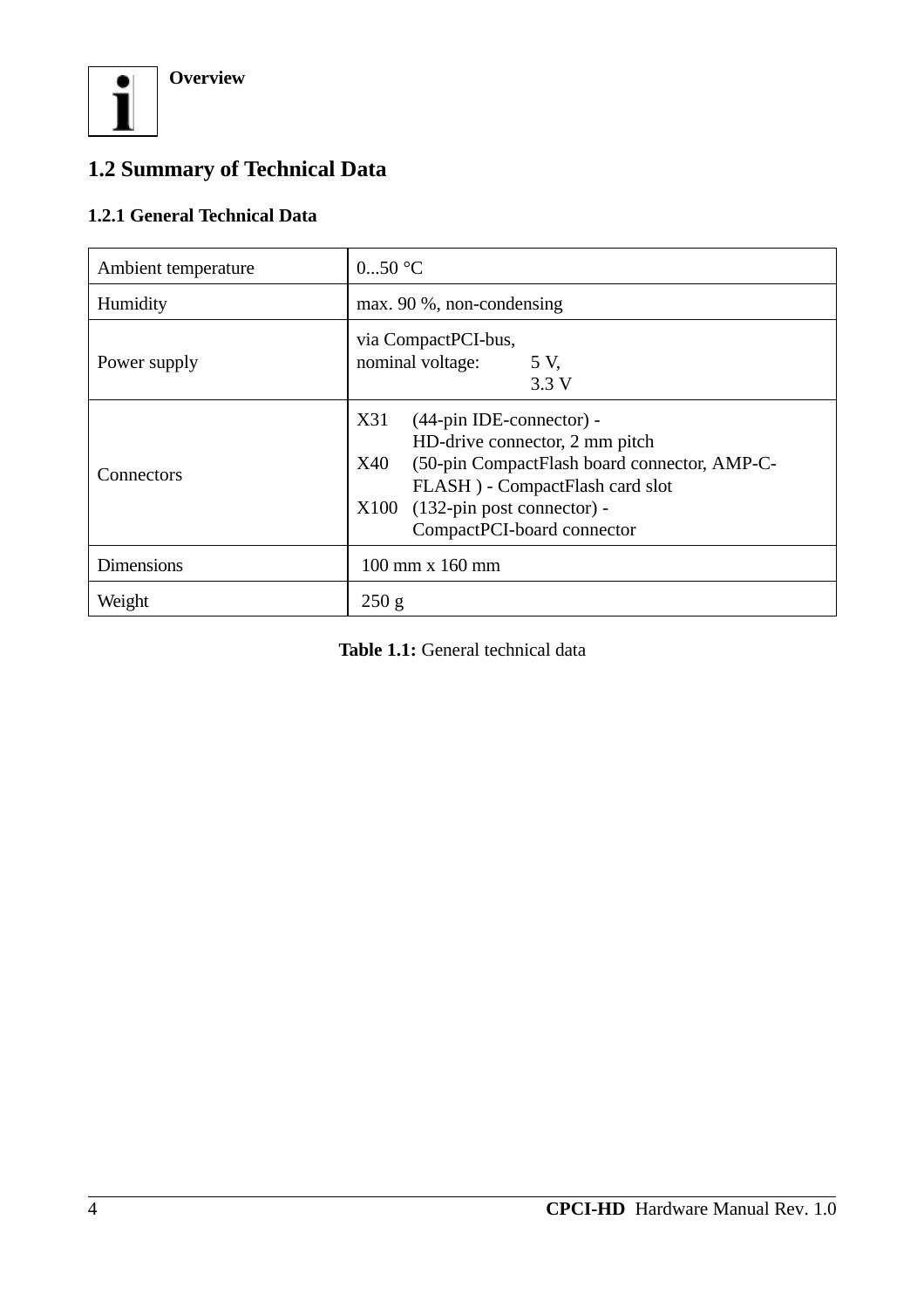

#### **1.2.2 CompactPCI Bus**

| Host bus                | PCI-Bus according to PCI Local Bus Specification 2.0               |  |  |
|-------------------------|--------------------------------------------------------------------|--|--|
| PCI-data/address bus    | 32 bits                                                            |  |  |
| Controller              | HPT370A                                                            |  |  |
| Interrupt               | Interrupt signal A                                                 |  |  |
| Board dimensions        |                                                                    |  |  |
| Connectors              | according to CompactPCI-Specification, Rev. 2.0                    |  |  |
| <b>Connector Coding</b> | Universal-Board, not keyed<br>$(3,3 V)$ or 5 V signalling voltage) |  |  |

#### **Table 1.2:** CompactPCI-bus interface

#### **1.2.3 Hard Disk Drive**

| Number                | 1 Hard-Disk-Drive                                                                                                |  |
|-----------------------|------------------------------------------------------------------------------------------------------------------|--|
| Data transfer mode    | UDMA 33                                                                                                          |  |
| <b>IDE-controller</b> | HPT370A                                                                                                          |  |
| Hard disk drive       | $2.5$ " drive,<br>capacity: 10 GB (other capacities on request),<br>access time: 12 ms (for drive type DJSA-210) |  |

#### **Table 1.3:** HD-drive

#### **1.2.4 CompactFlash Interface**

| Number             | 1 CompactFlash slot                                                                                                                      |  |
|--------------------|------------------------------------------------------------------------------------------------------------------------------------------|--|
| Data transfer mode | PIO 0                                                                                                                                    |  |
| IDE-controller     | HPT370A                                                                                                                                  |  |
| CompactFlash       | $\alpha$ according to CompactFlash <sup>TM</sup> specification, Type I CompactFlash-<br>card slot, 'True IDE'-mode, 3.3 V supply voltage |  |

#### **Table 1.4:** CompactFlash interface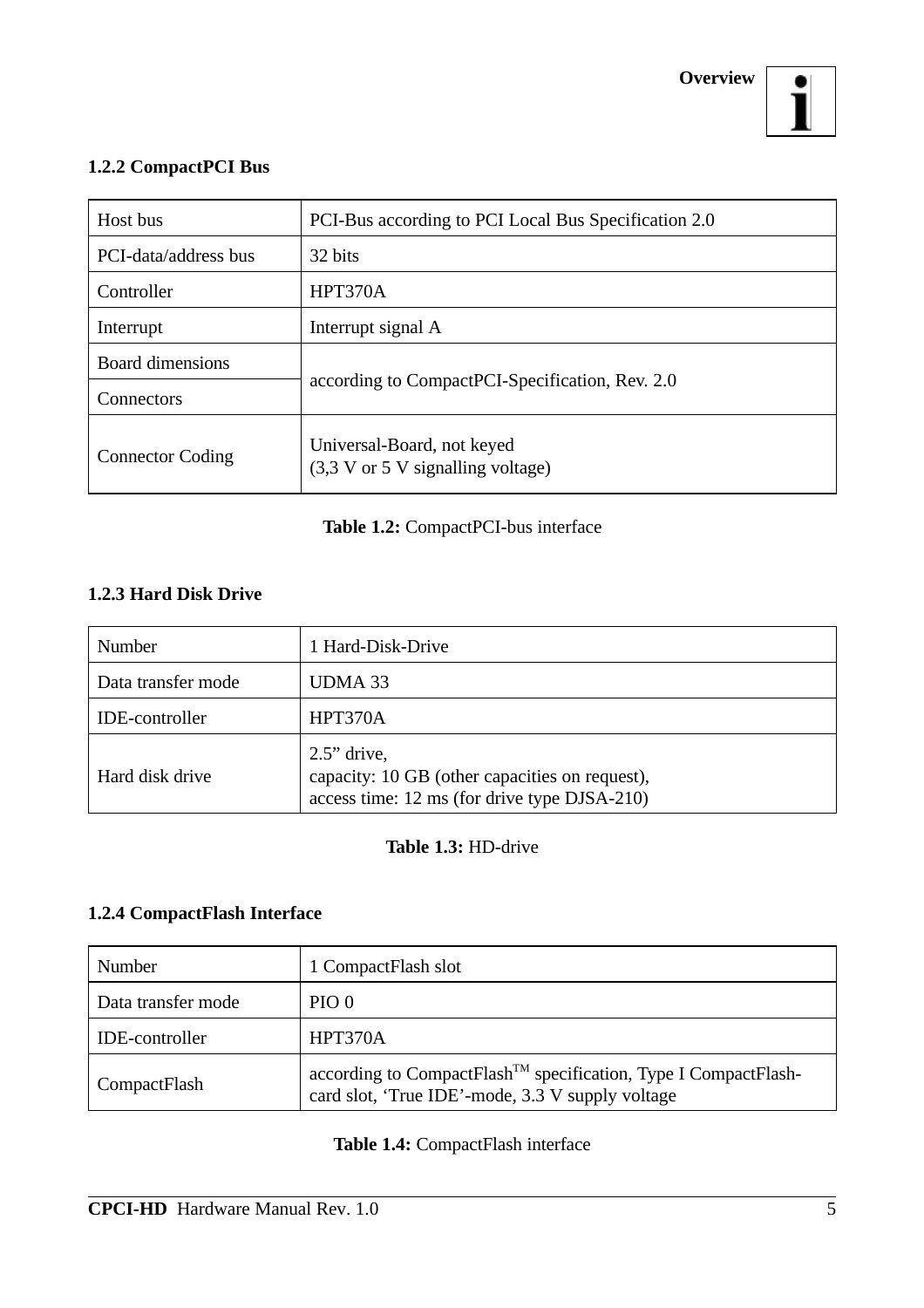

#### **1.2.5 Software Support**

The CPCI-HD module works with the standard-system drivers of VxWorks, Linux, QNX or Windows NT/2000.

#### **1.2.6 Order Information**

| <i>r</i> pe    | Properties                                       | Order No. |
|----------------|--------------------------------------------------|-----------|
| <b>CPCI-HD</b> | 10 GB Hard Disk Drive,<br>CompactFlash Interface | I.2310.02 |
| <b>CPCI-CF</b> | as CPCI-HD, but without HD-drive                 | I.2310.10 |
| $CPCI-HD-ME*$  | English manual                                   | I.2310.21 |

\*) The manual is free, if it was ordered together with the product.

#### **Table 1.5:** Order information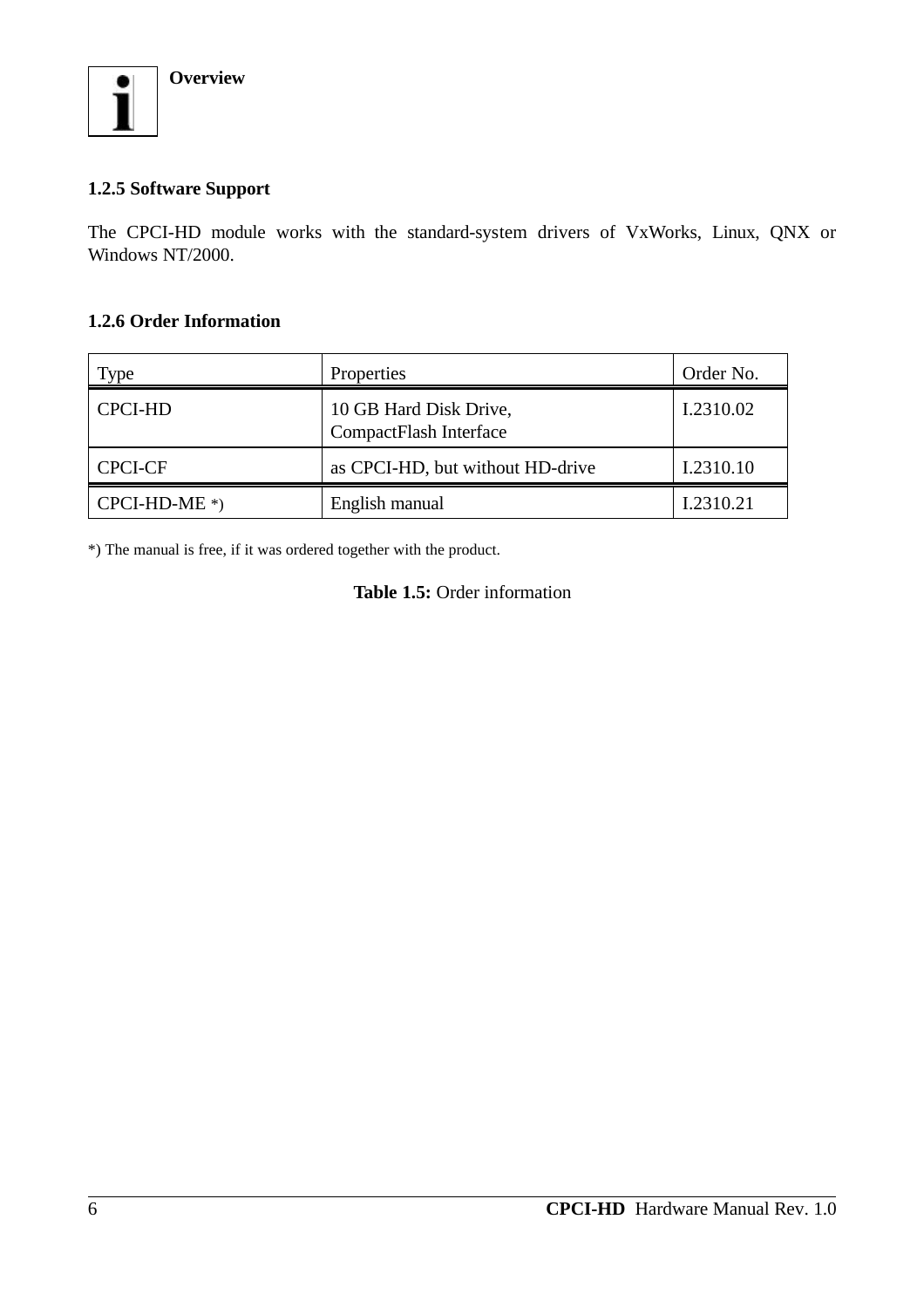

## **2. Hardware Installation**

#### **Attention!**

Electro-static discharges may cause damage to electronic components. In order to avoid this please make sure to follow the steps below *before* touching the CAN-module:

- @ Switch off the power supply of your computer, but leave it connected to mains.
- Now touch the metal case of the computer to discharge yourself.
- Even your clothes must not touch the CAN-module.

#### **Installation:**

- 1. Switch off your computer and all connected peripheral devices (monitor, printers, etc.).
- 2. Discharge yourself as described above.
- 3. Disconnect the computer from mains.
- 4. Insert the CPCI-HD module into a free CompactPCI slot.
- 5. Attach the module by means of the front panel screws.
- 6. Connect the computer to mains again.
- 7. Switch on the computer and the peripheral devices.
- 8. End of hardware installation.
- 9. Now, you can install the HD-drive and the CompactFlash interface. For further information refer to the documentation of your operating system.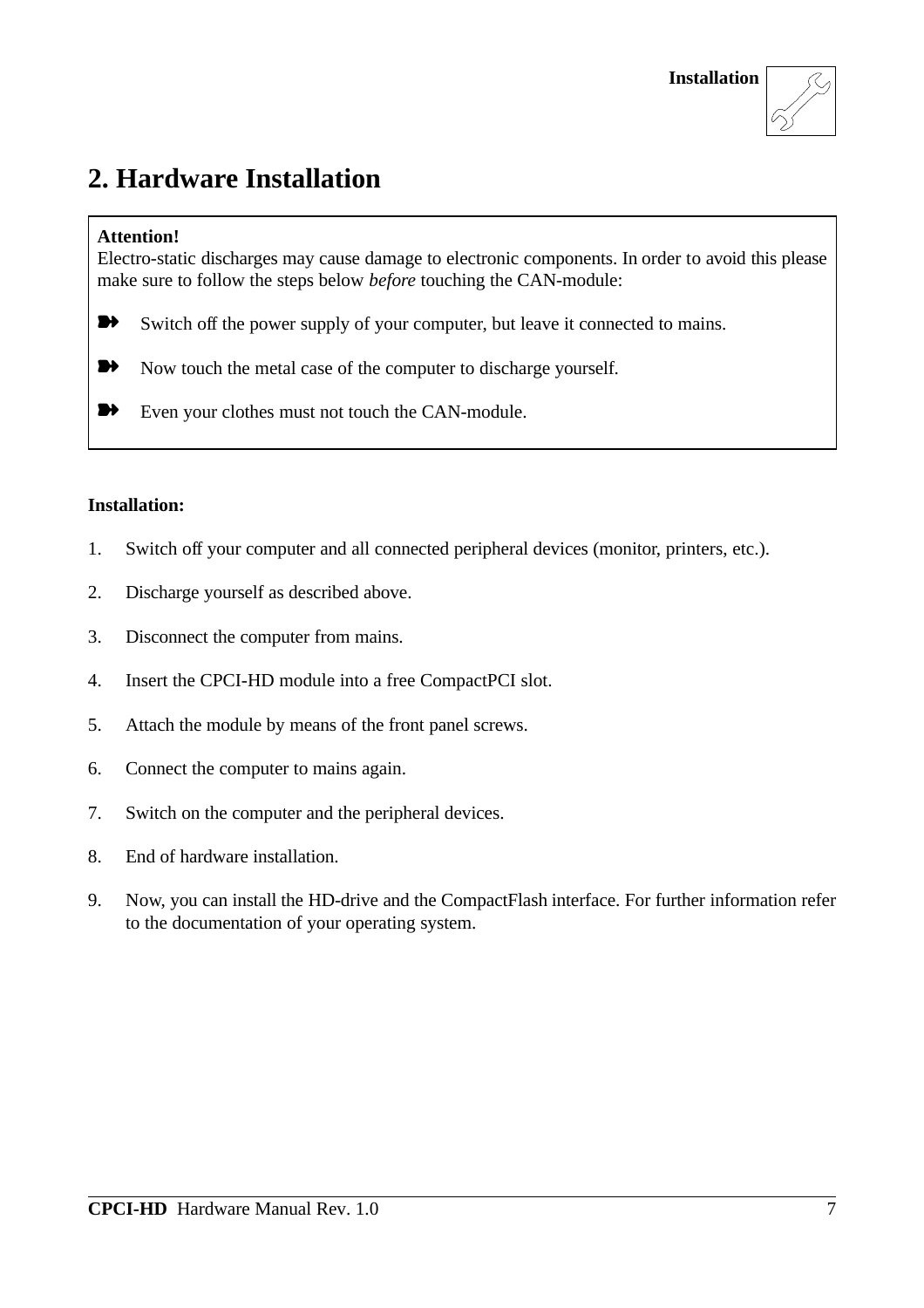This page is intentionally left blank.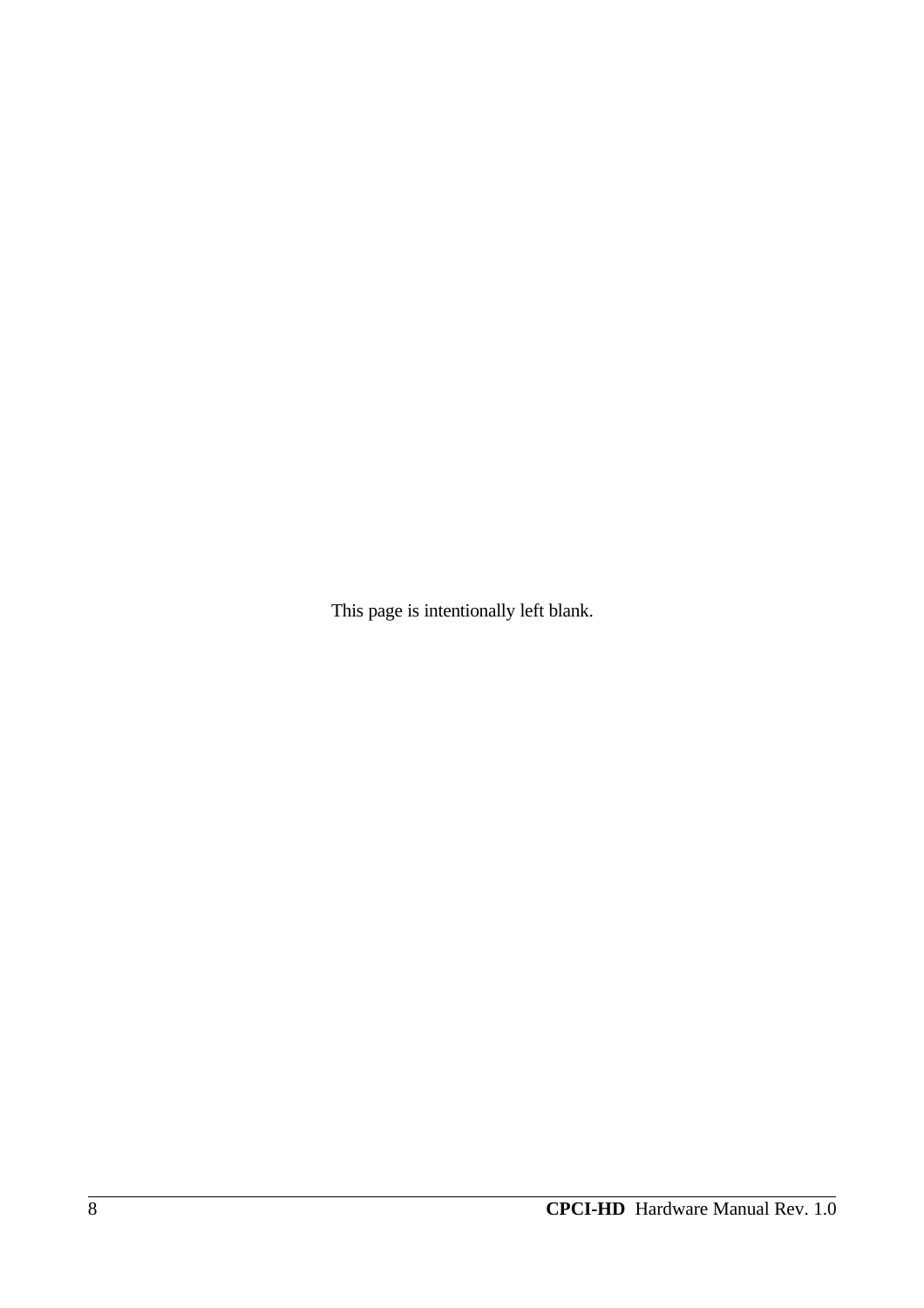

## **3. Front Panel View with LED-Display**

The Module has got four green LEDs in the front panel.

#### **3.1 LEDs in the Front Panel**



**Fig. 3.1:** Position and colour of the LEDs

| <b>LED</b> | Colour | Name  | Meaning of LED (LED on)            |
|------------|--------|-------|------------------------------------|
| LEDD30A    | green  | HD    | Access to HD-drive                 |
| LEDD30B    | green  | CF    | Access to CompactFlash card        |
| LEDD30C    | green  | 3.3 V | The 3.3 V supply voltage is active |
| LEDD30D    | green  | 5.0 V | The 5 V supply voltage is active   |

**Table 3.1:** Display functions of the LEDs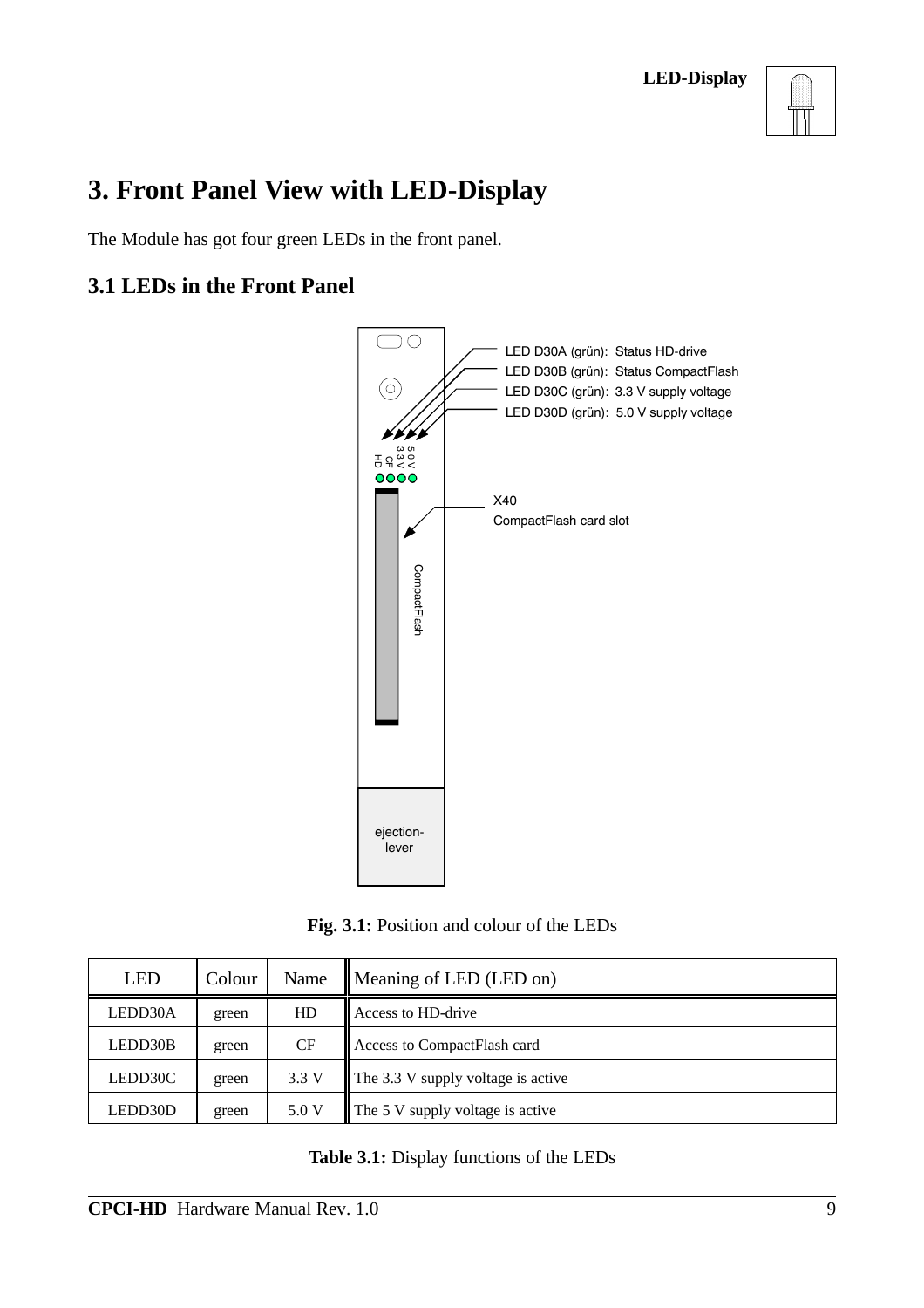This page is intentionally left blank.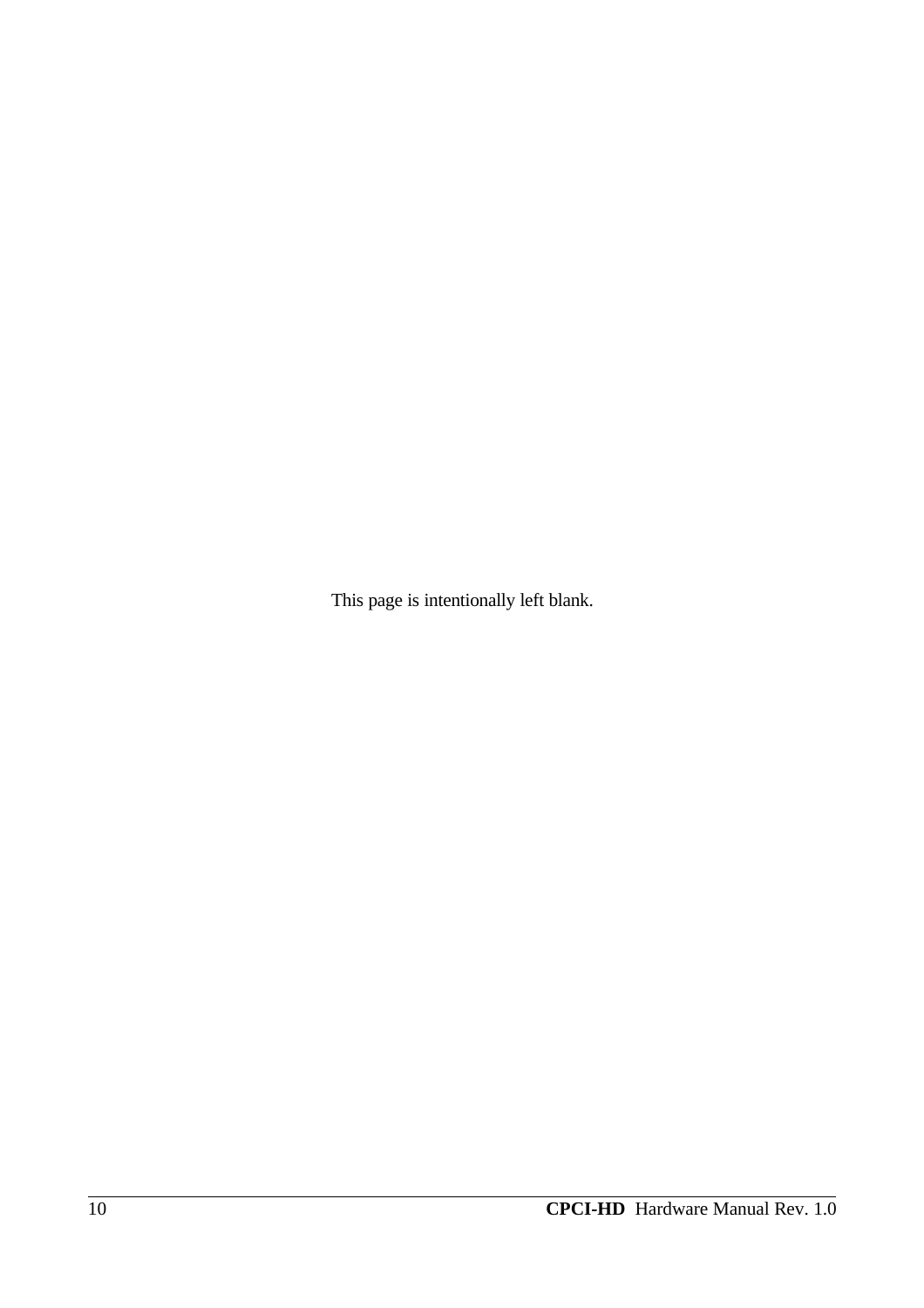

## **4. Circuit Diagrams**

The PDF-file of this document does not contain the circuit diagrams. The circuit diagrams are shipped on request.